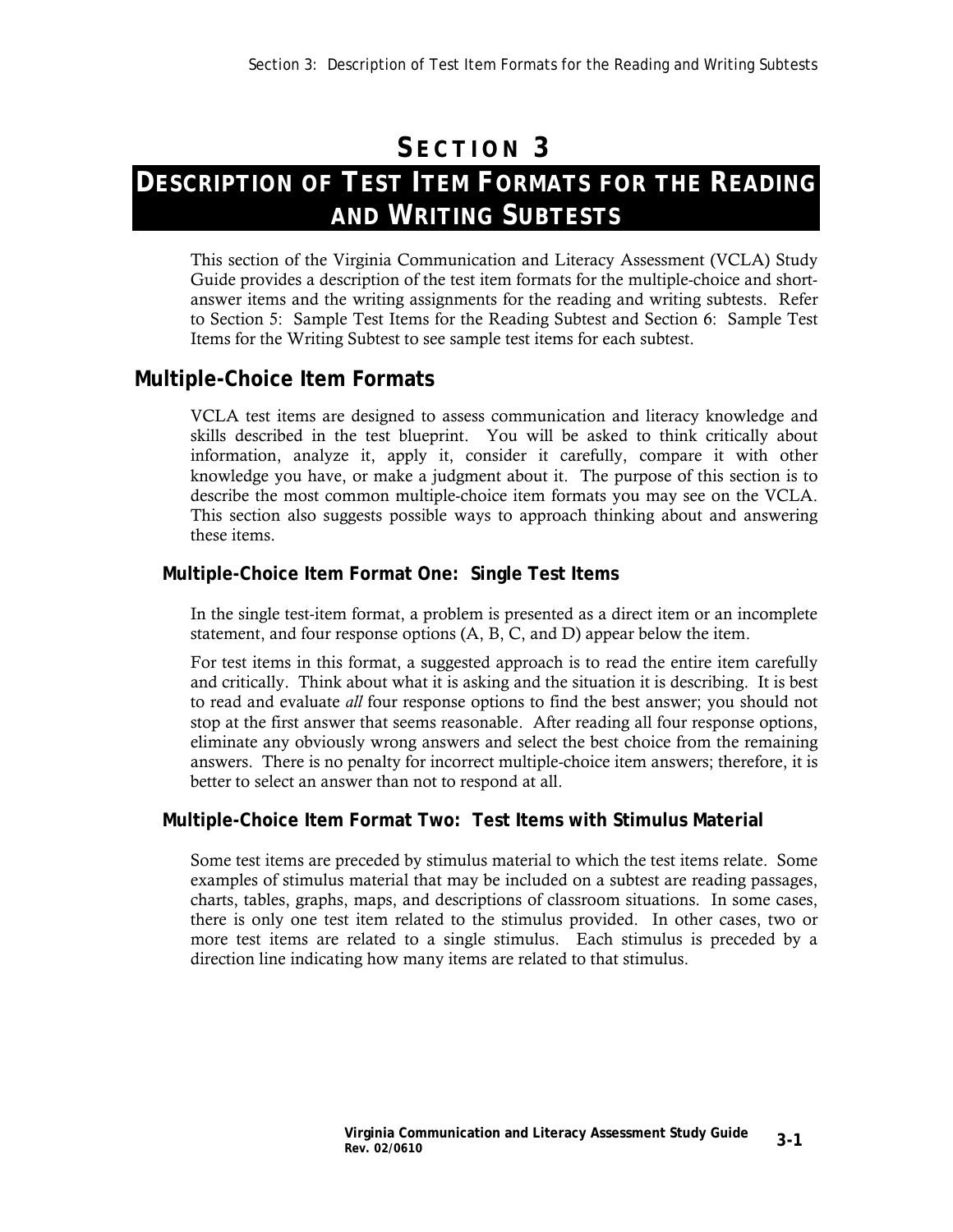The following approach is suggested when responding to test items with stimulus material. First, examine the stimulus. Note how the information is presented. It is best to read and evaluate *all* four response options to find the best answer; you should not stop at the first answer that seems reasonable. After reading all four response options, eliminate any obviously wrong answers and select the best choice from the remaining answers. There is no penalty for incorrect multiple-choice item answers; therefore, it is better to select an answer than not to respond at all.

### **Format for the Short-Answer Items and the Writing Assignments**

The VCLA writing subtest includes three short-answer items and two writing assignments that correspond to test objectives in the test blueprint. You should answer all short-answer items and writing assignments. Each item or assignment is designed to test the candidate's knowledge of effective communication as defined in the test objectives. Refer to the test blueprint in Section 4 of this study guide or at **www.va.nesinc.com**.

#### **Short-Answer Item Format**

The writing subtest includes several short-answer items. In this part of the test, candidates are presented with several sentences containing two grammatical errors each. Candidates are asked to rewrite the sentences in proper grammatical form, correctly using grammar and writing mechanics (e.g., spelling, punctuation, capitalization).

#### **Format for the Writing Assignments**

The VCLA writing subtest includes two writing assignments—a written summary and a written composition—that correspond to the test objectives in the VCLA test blueprint. You should write a response to each of the writing assignments. Each writing assignment is designed to test the candidate's ability to effectively communicate in writing.

- For the written summary, candidates are expected to produce a written response of about 150 to 250 words.
- For the written composition, candidates are asked to prepare a multiple-paragraph composition of about 300 to 600 words on an assigned topic. You should plan to use about 45 minutes to respond to each of the writing assignments (the summary and the composition).

Refer to the test blueprint in Section 4 of this study guide or at **www.va.nesinc.com**.